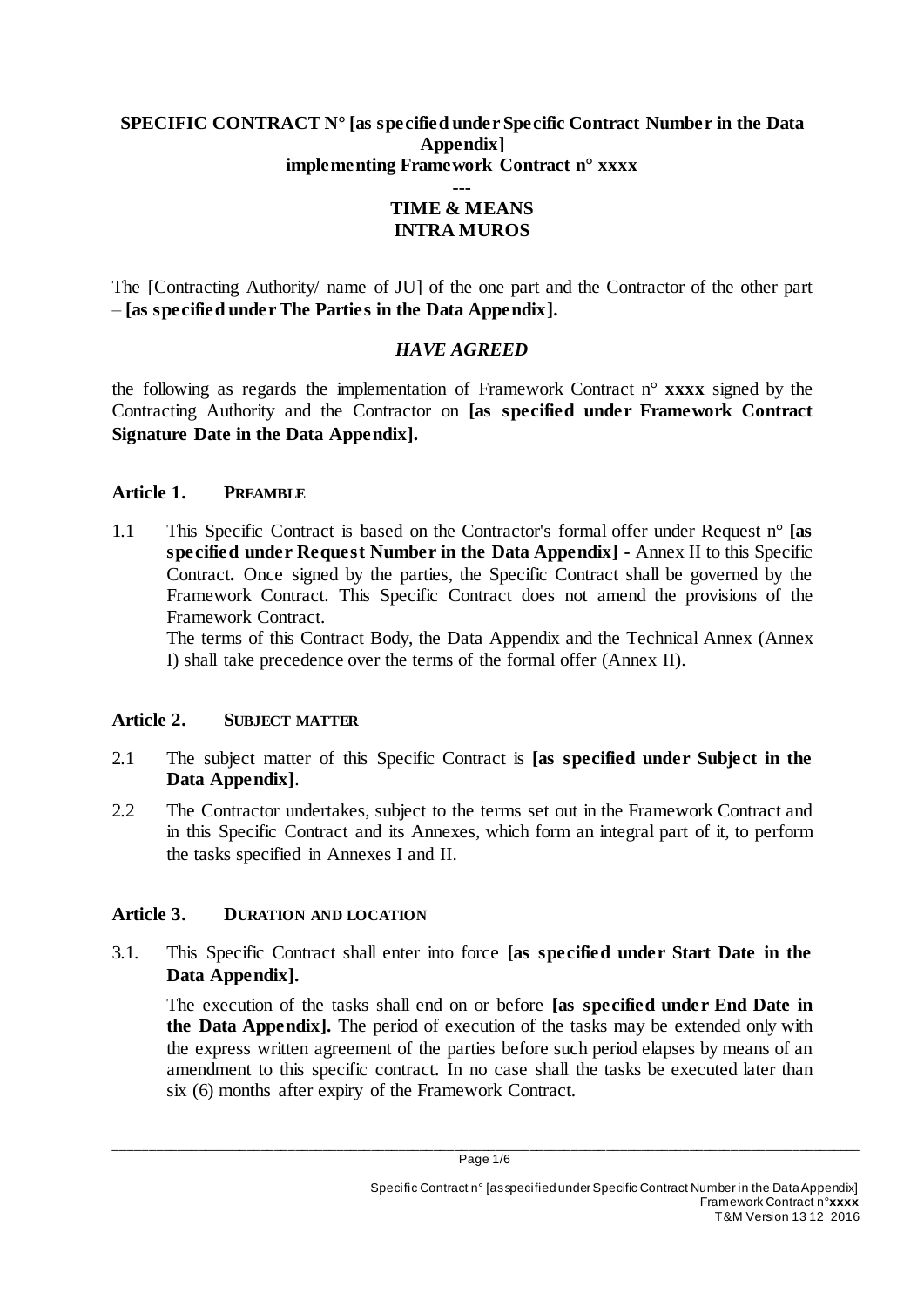- 3.2 If the number of days agreed has not been fully taken up, the [name of JU] shall not be obliged either to use or to pay for the days not worked and the Contractor shall not be entitled to claim damages for them.
- 3.3. The tasks shall be performed on [name of JU] premises in **[as specified under Place of Delivery in the Data Appendix].**

# **Article 4. PERFORMANCE**

- 4.1. Every day the service provider shall according to procedures laid down by the competent technical person in the [Contracting Authority/ name of JU] as specified in Article I.8 "Communication details" or other authorised [Contracting Authority/ name of JU] representative - notify the [Contracting Authority/ name of JU] of the time spent working under the Specific Contract. At the end of every month, the service provider shall complete and sign the time sheet), using the latest model provided by the Commission (Annex III) according to the procedure defined in the Guidance on Time and Means Procedures provided by the [Contracting Authority/ name of JU].
- 4.2. The service provider(s) is/are **[as specified under Service Providers in the Data Appendix].**

### **Article 5. PRICES AND PAYMENTS**

5.1. The [Contracting Authority/ name of JU] undertakes to pay the Contractor, in consideration for the services rendered under this Specific Contract an amount of **[as specified under Daily Rate in the Data Appendix]** per day of actual services rendered, for **[as specified under Number of Days in the Data Appendix]** days for profile **[as specified under Profile in the Data Appendix]** i.e. a total of **[as specified under Amount for Profile in the Data Appendix]** by the following service provider(s): **[as specified under Service Providers in the Data Appendix]**.

When a profile and its associated level of expertise (if any) include more than one service provider and a number of days has been indicated for each service provider, the total number of days executed by each service provider can be modified, provided that the total number of days for the profile and its associated level of expertise is not exceeded and following a written agreement or notification by mail, fax or e-mail by one of the Commission's responsible persons indicated in Article I.8 "Communication details", or other authorised Commission representative.

- 5.2. The **total maximum amount** to be paid by the [Contracting Authority/ name of JU] under this Specific Contract shall be **[as specified under Total Amount in the Data Appendix** covering all tasks executed. This amount shall cover all expenditure incurred by the Contractor in performing this Specific Contract.
- 5.3. In conformity with Article III.1.5.4 of the General Terms and Conditions for Information Technologies Contracts, the invoicing procedures for the services, once accepted by the [Contracting Authority/ name of JU], are as follows: **[as specified under Invoicing Procedure in the Data Appendix]**.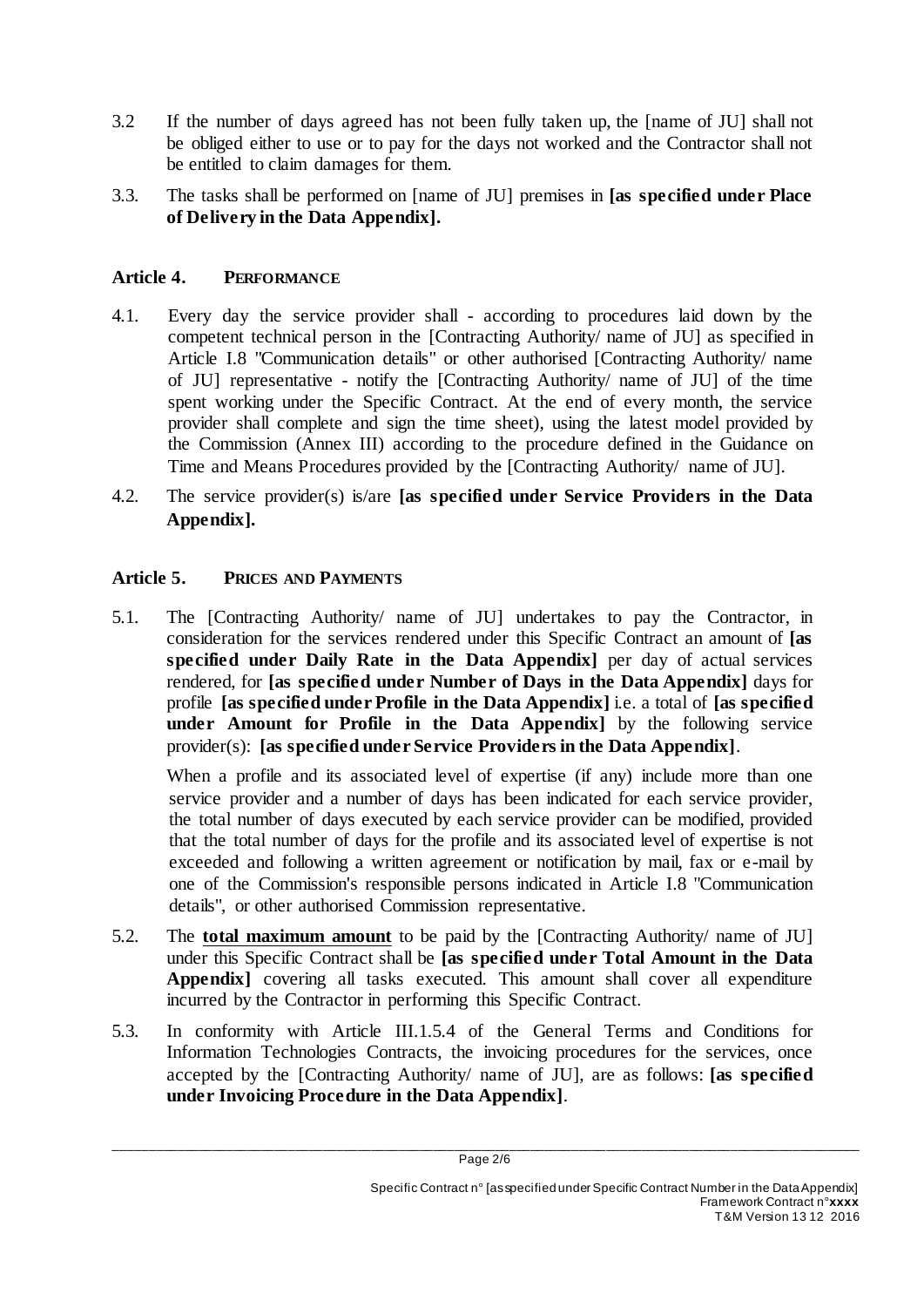5.4. Payments shall be made to account n° **[as specified under Bank Account in the Data Appendix** on production of the invoice showing separately the amount of the fees and the VAT applied and within no more than 60 calendar days from the date the invoice is received by the Unit indicated in Article 5.5 below. Invoices presented by the Contractor shall indicate his place of taxation for VAT purposes and shall specify separately the amounts not including VAT and those including VAT. The payment shall be deemed to have been effected on the day the [Contracting Authority/ name of JU]'s financial account is debited.

*For Contractors established in Belgium, the provisions of this contract constitute a request for VAT exemption No 450, provided the Contractor includes the following statement in their invoice(s): "Exonération de la TVA, article 42, paragraphe 3.3 du code de la TVA (circulaire 2/1978)" or an equivalent statement in the Dutch or German language.*

## *For other countries*

*Pursuant to articles 3 and 4 of the Protocol on the Privileges and Immunities of the European Communities, the Commission is exempt from all taxes, duties and charges, in particular value added tax, on payments made under this order. The contractor receives and keeps in his records the form entitled "VAT and Excise Duty Exemption Certificate" duly completed and signed by the Commission. The invoice must contain the following statement: "VAT Exemption / International Body / Article 151 of Council Directive 2006/112/EC".*

5.5. The address for invoices is:

**[as specified under Invoicing information in the Data Appendix].**

# **Article 6. SUBCONTRACTING**

**[as specified under Subcontracting in the Data Appendix].**

# **Article 7. PERFORMANCE GUARANTEES**

Not applicable.

### **Article 8. ADMINISTRATIVE PROVISIONS**

8.1. The persons responsible for implementing this Contract are:

*For the [Contracting Authority/ name of JU] :* **[as specified under Persons Responsible for the Customer in the Data Appendix].**

*For the Contractor :* **[as specified under Persons Responsible for the Contractor in the Data Appendix].**

8.2. All communications relating to the implementation of the Specific Contract must be in the form of written correspondence and be sent to the appropriate responsible persons.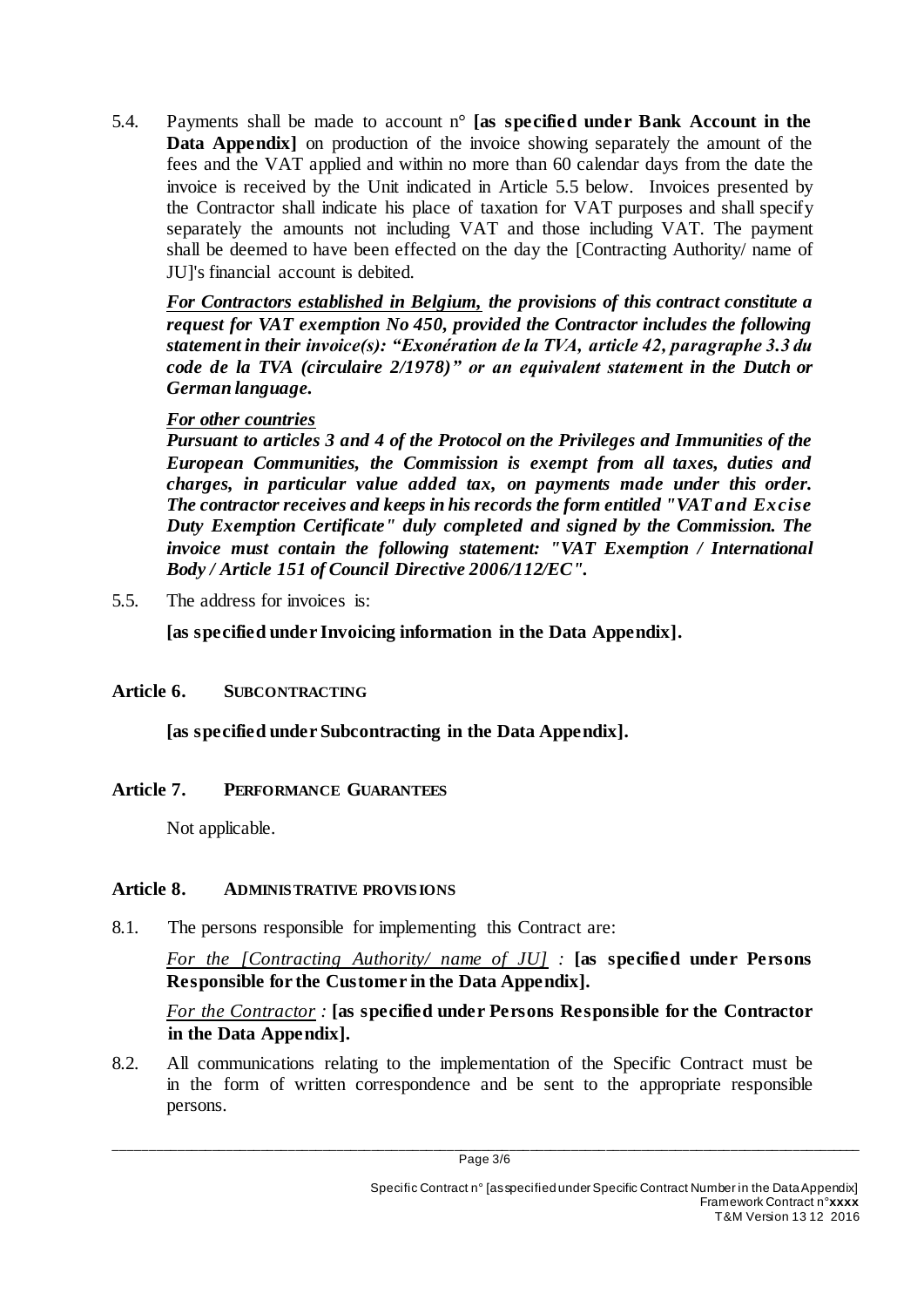### **Article 9. EXPLOITATION OF THE RESULTS**

9.1. In accordance with Art.I.13 of the Framework Contract.

### **Article 10. ADDITIONAL PROVISIONS**

#### **[as specified under Additional Provisions in the Data Appendix].**

#### **Article 11. ANNEXES**

The following documents are annexed to the Specific Contract and form an integral part of it:

- Annex I: Technical Annex. In case e-Request is used, Technical Annex is available in the e-Request application under Request n° **[as specified under Request Number in the Data Appendix]**.
- Annex II: Contractor's formal offer. In case e-Request is used, Contractor's formal offer is available in the e-Request application under Request n° **[as specified under Request Number in the Data Appendix]**.
- Annex III: TIME-SHEET / Receipt advice (Service Receipt)

\_\_\_\_\_\_\_\_\_\_\_\_\_\_\_\_\_\_\_\_\_\_\_\_\_\_\_\_\_\_\_\_\_\_\_\_\_\_\_\_\_\_\_\_\_\_\_\_\_\_\_\_\_\_\_\_\_\_\_\_\_\_\_\_\_\_\_\_\_\_\_\_\_\_\_\_\_\_\_\_\_\_\_\_\_\_\_\_\_\_\_\_\_\_\_\_\_\_\_\_\_\_\_\_\_\_\_\_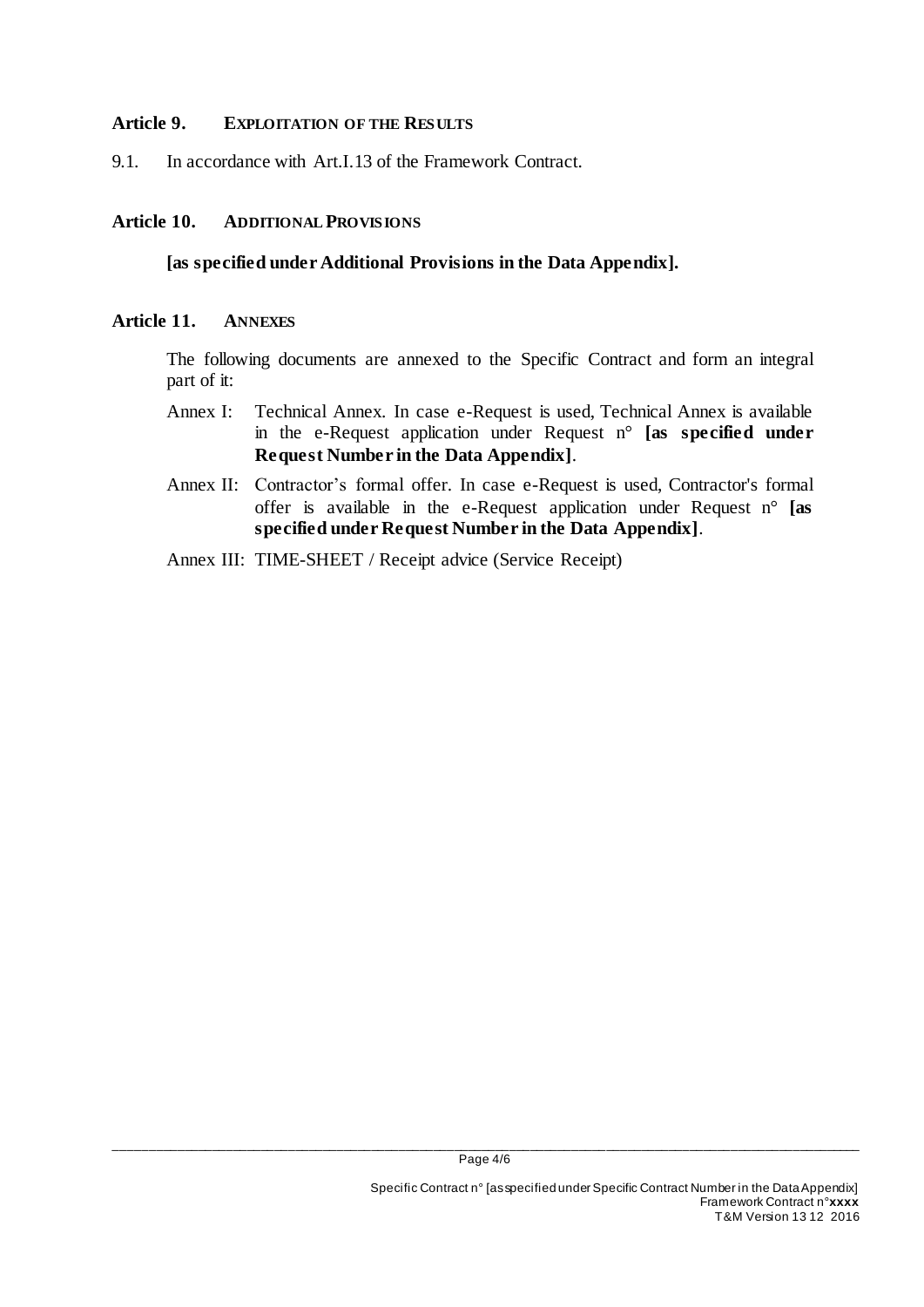## **ANNEX III: TIME-SHEET / RECEIPT ADVICE (SERVICE RECEIPT)**